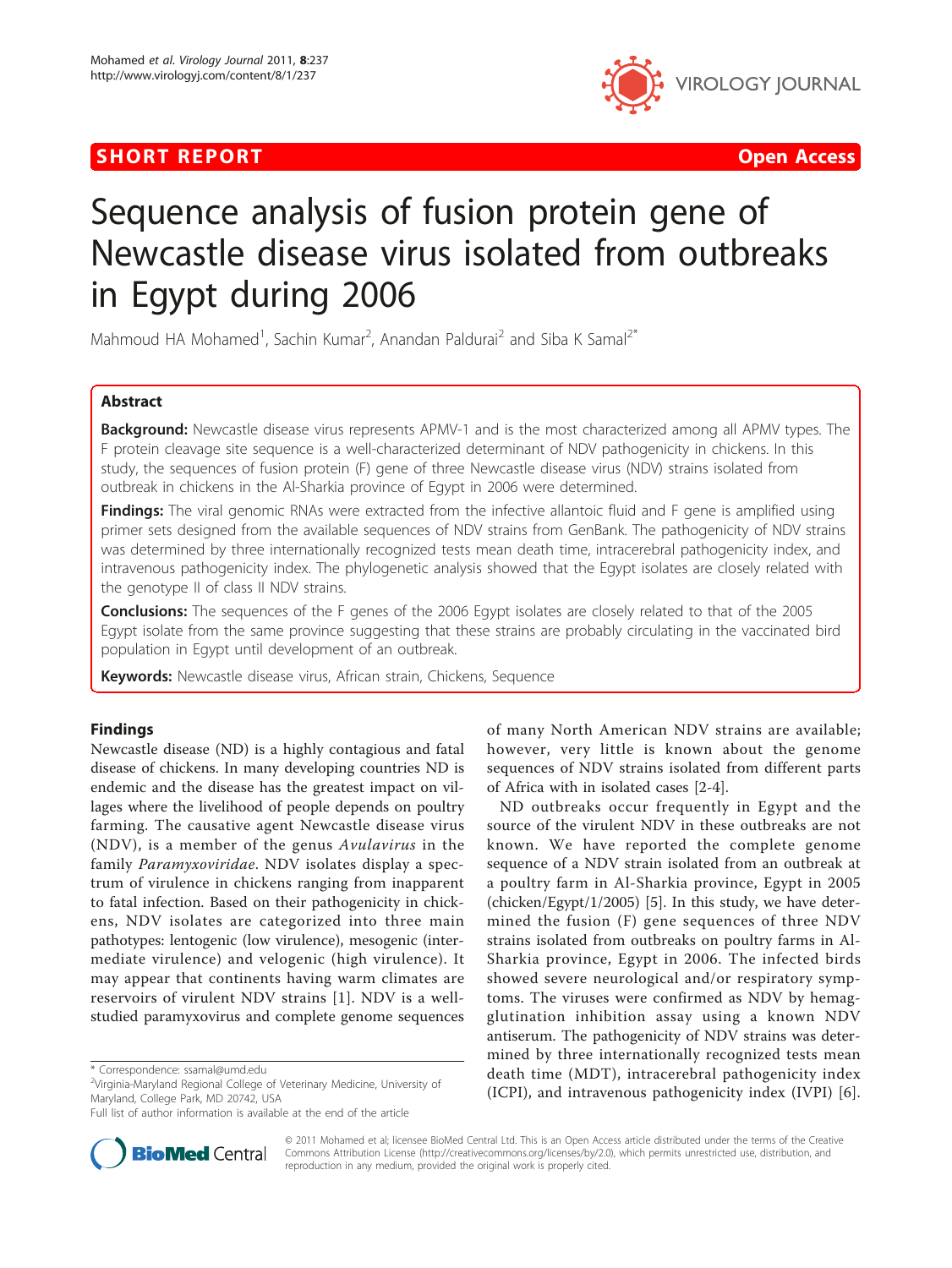Table 1 Pathogenicity index tests of Egyptian strains of NDV.

| <b>Strains</b>           | <b>IVPI</b>  | <b>ICPI</b>  | MDT        |  |
|--------------------------|--------------|--------------|------------|--|
| NDV/chicken/Egypt/2/2006 | $2.1 + 0.24$ | $1.6 + 0.15$ | $60 + 1.5$ |  |
| NDV/chicken/Eqypt/3/2006 | $2.2 + 0.29$ | $1.8 + 0.19$ | $50 + 1.8$ |  |
| NDV/chicken/Eqypt/4/2006 | $225 + 023$  | $1.7 + 0.18$ | $55 + 23$  |  |
| NDV/LaSota               | ND           | ററ           | $102 + 25$ |  |

Intravenous pathogenicity index (IVPI) was done in 6-week-old chickens, intracerebral pathogenicity index (ICPI) test in 1-day-old chicks inoculated intracerebrally and mean death time (MDT) in 9-day-old eggs inoculated through allantoic cavity following standard protocol.

The NDV strains were designated as NDV/chicken/ Egypt/2/2006, NDV/chicken/Egypt/3/2006 and NDV/ chicken/Egypt/4/2006. NDV strain LaSota was used as a positive control for all pathogenicity studies. The results of the pathogenicity tests showed that all three NDV strains were velogenic (Table 1).

The F gene was chosen for sequencing because this gene is a major determinant of virulence and NDV isolates are grouped into genotypes based on the sequences of this gene [[7-9\]](#page-3-0). To determine the F gene sequence of all the Egyptian strains, the viruses were grown in the allantoic cavities of 9-day-old embryonated specific pathogen free (SPF) chicken eggs. Plaque purification of the viruses was not performed to avoid the genetic selection, which may not represent the actual viral genome. The viral genomic RNAs were extracted from the infective allantoic fluid using RNeasy mini kit (QIA-GEN). Primer sets were designed from the available sequences of NDV strains Beaudette C (accession numbers [X04719\)](http://www.ncbi.nih.gov/entrez/query.fcgi?db=Nucleotide&cmd=search&term=X04719) and Texas GB (accession numbers [GU978777](http://www.ncbi.nih.gov/entrez/query.fcgi?db=Nucleotide&cmd=search&term=GU978777)). Three primers namely F-1for 5' ACGGG-TAGAAGATTCTG 3', F-655for 5'GTTGACTAAGT-TAGGTG 3'and F-1780rev 5' CTCTCCGAATTG-ACAGAC 3' (number corresponds to NDV F gene nucleotide sequence) were used to sequence the entire F gene. Reverse transcription and PCR were done using virus specific primers by Superscript-II reverse transcriptase and high fidelity Platinum *Pfx* polymerase (both from Invitrogen), respectively. The PCR-amplified products were directly sequenced using BigDye

terminator v 3.1 matrix standard kit and 3130xl genetic analyzer data collection software v3.0 (Applied Biosystems Inc). The entire F gene was sequenced at least three times from independent RNA preparations to ensure a consensus sequence. All experiments were carried out in an enhanced BSL3 containment facility certified by the USDA to work with highly virulent NDV strains with the investigators wearing appropriate protective equipment and compliant with all protocols approved by the Institutional Animal Care and Use Committee (IACUC) of the University of Maryland and under Animal Welfare Association (AWA) regulations.

The F gene of all three Egyptian strains of NDV is 1792 nt in length and encodes a predicted F protein of 553 amino acids (GenBank under accession numbers [FJ969393](http://www.ncbi.nih.gov/entrez/query.fcgi?db=Nucleotide&cmd=search&term=FJ969393), [FJ969394](http://www.ncbi.nih.gov/entrez/query.fcgi?db=Nucleotide&cmd=search&term=FJ969394) and [FJ969395](http://www.ncbi.nih.gov/entrez/query.fcgi?db=Nucleotide&cmd=search&term=FJ969395)). Sequence analysis of the F protein of Egyptian strains showed 94% to 99% amino acid identity with that of strain BC (Table 2). Phylogenetic analysis showed that strains chicken/Egypt/ 2/2006 and chicken/Egypt/4/2006 are closely related with the virulent NDV strain Texas GB, while strain chicken/Egypt/3/2006 stands out from other NDV strains in genotype II of class II viruses (Figure [1](#page-2-0)). The F protein cleavage site sequence is a well-characterized determinant of NDV pathogenicity in chickens [[8](#page-3-0)-[10](#page-3-0)]. Virulent NDV strains typically contain a polybasic cleavage site  $(R-X-K/R-R\downarrow F)$ , which is recognized by intracellular proteases present in most cell types. The cleavage site of all Egyptian strains contained four basic amino acids at positions 112-116 ( $^{112}R-R-Q-K-R\downarrow F-I^{118}$ ), corresponding to those of virulent NDV strains similar to the one that was isolated in 2005 from the same province [[5\]](#page-3-0). In addition, the presence of the phenylalanine (F) residue at position 117 has been described as being a possible contributor to the neurological effects [[11,12](#page-3-0)]. Interestingly, the F cleavage site of NDV strains isolated from Egypt was identical to those of NDV strains isolated from chickens and guinea fowl in the Mopti and Sikasso regions of Mali in 2008 and many other NDV strains from China [\[5,13,14\]](#page-3-0).

Our results indicate that high levels of nucleotide and amino acid sequence identity exist between the African

Table 2 Percent amino acid sequence identity of the Egyptian strains with other strains of NDV.

| <b>NDV</b> strains | Eqypt/2/2006 | Eqypt/3/2006 | Eqypt/4/2006 | Eqypt/1/2005 | LaSota | BC   | Fontana |
|--------------------|--------------|--------------|--------------|--------------|--------|------|---------|
| Egypt/2/2006       |              | 94.4         | 98.9         | 98.4         | 97.5   | 99.1 | 90.4    |
| Egypt/3/2006       |              |              | 94.0         | 93.3         | 93.1   | 93.9 | 92.6    |
| Egypt/4/2006       |              |              |              | 97.6         | 98.2   | 98.0 | 90.1    |
| Eqypt/1/2005       |              |              |              |              | 97.5   | 99.1 | 90.8    |
| LaSota             |              |              |              |              |        | 97.8 | 90.4    |
| BC                 |              |              |              |              |        |      | 91.3    |
| Fontana            |              |              |              |              |        |      |         |

DNA pair-wise alignment was done using MegAlign (clustalW) in a Lasergene 8 software package.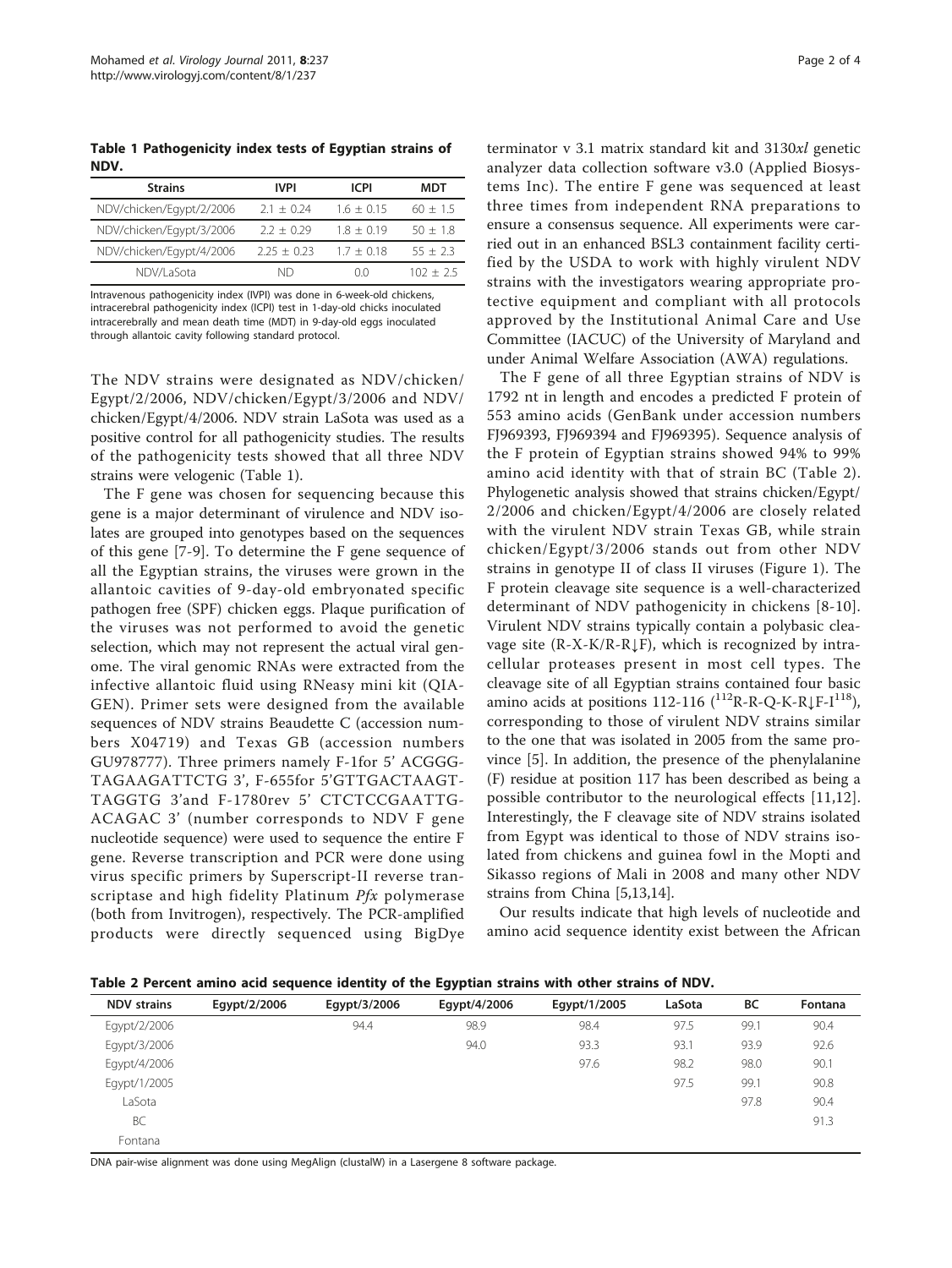<span id="page-2-0"></span>

and North American NDV strains. It is possible that NDV strains isolated from Egypt may represent the strains circulating in the poultry population in that region. These results also suggest that more than one genotype of NDV is circulating in the African subcontinents. However, determination of the complete genome sequences of Egyptian strains isolated in different geographic regions of Africa is necessary to understand the genetic relatedness among NDV strains circulating in different parts of the world.

The close genetic relatedness of the NDV strains isolated in 2005 and 2006 in the same province in Egypt suggest that these strains are endemic in the bird population in this province. Furthermore, these results suggest that NDV vaccine used in this province may not be very effective in stopping viral shedding, which will allow unnoticed circulation of the virulent virus in the vaccinated bird population until development of an

outbreak. Therefore, it may be necessary to evaluate the effectiveness of the current vaccine used in the Al-Sharkia province against circulating NDV strains.

#### Acknowledgements

We thank Daniel Rockemann and all our laboratory members for their excellent technical assistance.

#### Author details

<sup>1</sup> Faculty of Veterinary Medicine, Zagazig University, Zagazig, Egypt. <sup>2</sup>Virginia-Maryland Regional College of Veterinary Medicine, University of Maryland, College Park, MD 20742, USA.

#### Authors' contributions

Conceived and designed the experiments: MHM and SKS. Performed the experiments: MHM, SK and AP. Analyzed the data: MHM, SK and AP. Contributed reagents/materials/analysis tools: MHM and SKS. Wrote the paper: MHM, SK and SKS. All the authors have read and approved the final manuscript.

#### Competing interests

The authors declare that they have no competing interests.